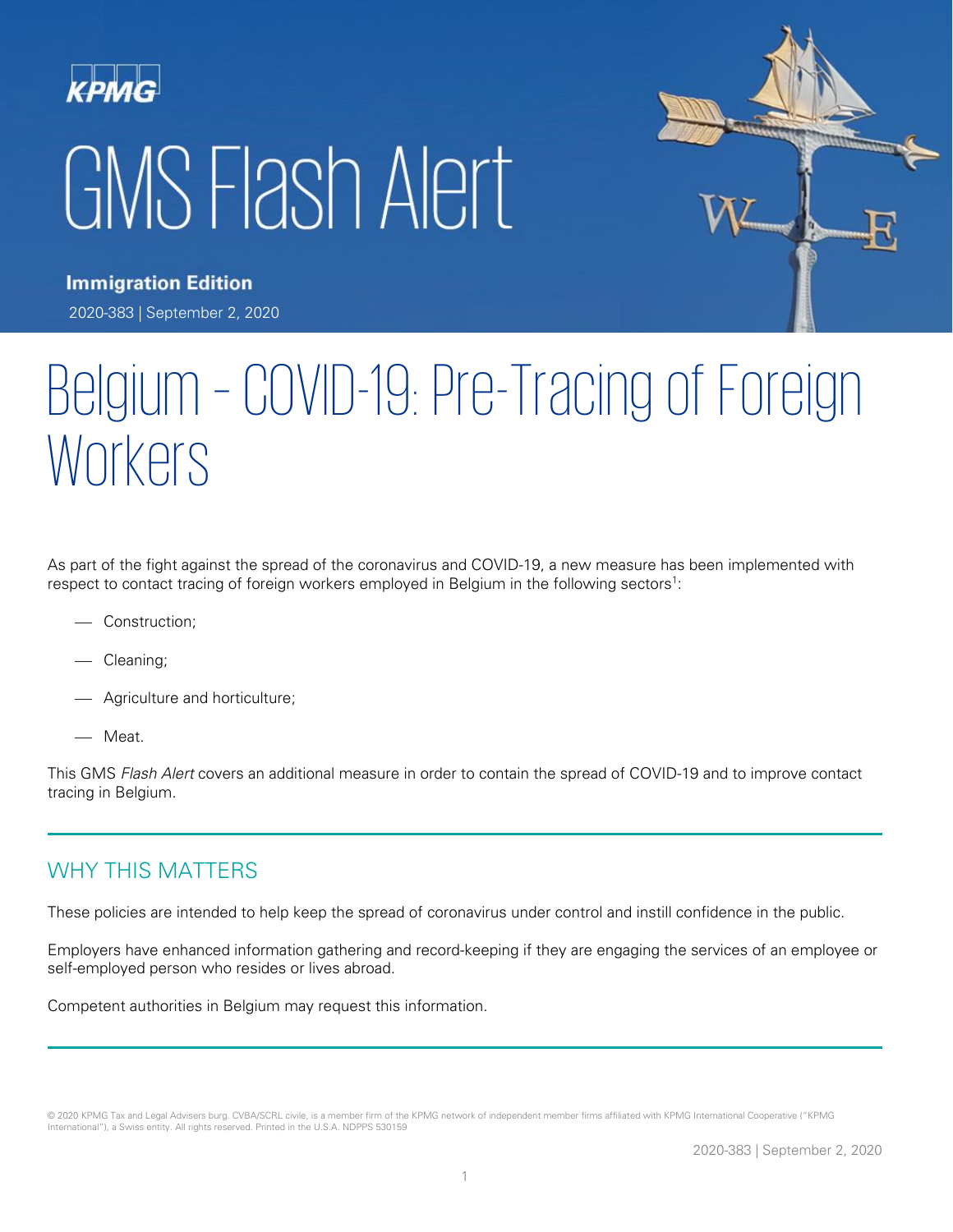## **Pre-tracing of Foreign Workers – Coronavirus Measure for Certain Sectors in Belgium**

An employer or user² who temporarily makes use of the services of an employee or self-employed person who resides or lives abroad and who comes to work in Belgium, is obliged to collect certain information and is responsible for keeping this information updated at all times.

This (temporary) requirement comes in addition to the Limosa notification (if required).

#### **Application and Exception**

The requirements apply since 24 August. Currently no end date to this measure is foreseen.

An exception to this requirement is foreseen for situations where the work is performed for individuals (not companies) for strictly personal purposes (e.g., installation or repair of a cooling system in private homes).

Also for **frontier workers** (returning to their home country on a daily or at least weekly basis) and **workers who stay in Belgium for less than 48 hours**, this measure is not applicable.

#### **What Information**

The following information with respect to the employed or self-employed person must be included in a list, which must be kept available to the agencies or services responsible for containing the spread of the virus and to the agencies or services responsible for monitoring compliance with the imposed measures to prevent it from spreading:

- $-$  Personal information:
	- o surname and first name(s),
	- o date of birth,
	- o INSZ-number (national number or BIS-number, to be found on the Limosa notification);
- Place of residence during the period of employment in Belgium;
- Telephone number on which the employee or self-employed person can be reached;
- ⎯ If applicable, information regarding the people with whom he/she worked whilst carrying out his/her activities in Belgium.

This data may only be used in the context of the fight against COVID-19, such as for the detection and investigation of clusters at the same address.

The updated list must be kept available for the authorities from the start of the activities in Belgium until the 14<sup>th</sup> day after the end of the employment in Belgium. After this period, this data must be destroyed.

### KPMG NOTE

The employer or user is responsible for providing the requested contact information upon request of the authorities. This (temporary) obligation comes in addition to the Limosa notification obligation.

<sup>© 2020</sup> KPMG Tax and Legal Advisers burg. CVBA/SCRL civile, is a member firm of the KPMG network of independent member firms affiliated with KPMG International Cooperative ("KPMG International"), a Swiss entity. All rights reserved. Printed in the U.S.A. NDPPS 530159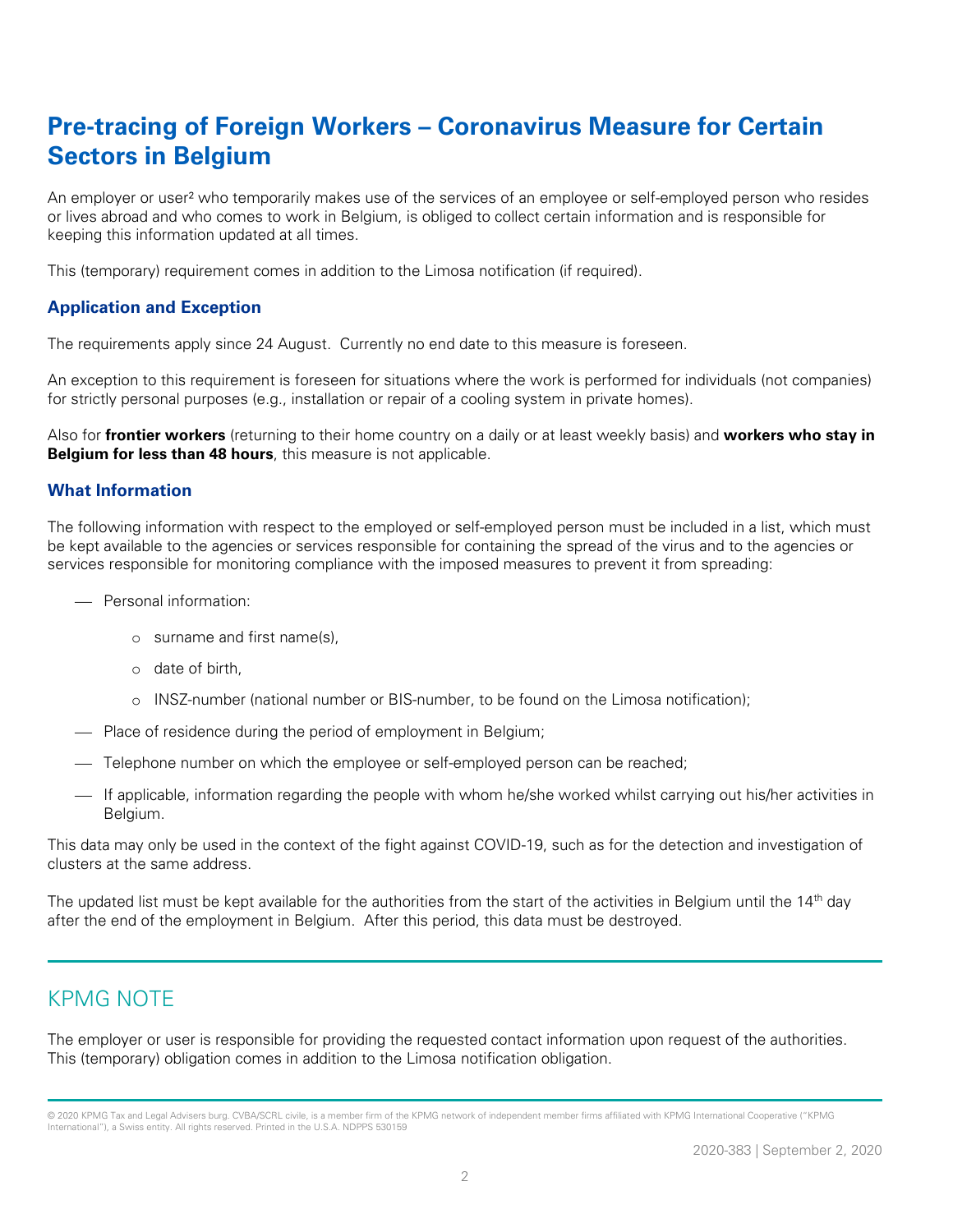## **Passenger Locator Form**

If an employee or self-employed person living or residing abroad is required to complete a 'Passenger Locator Form'<sup>3</sup>, the employer or user must make sure, in the absence of proof that this has been duly completed, that the form is still duly completed by the individual before he/she starts working in Belgium.

## KPMG NOTE

Employers having activities in the construction, cleaning, agricultural/horticultural, or meat sectors in Belgium must be diligent in respect of pertinent information on employees sent from abroad to temporarily work in Belgium. These sectors are generally perceived as 'risk' sectors (also for other legal requirements) by the authorities and therefore closely monitored. The Limosa notification is (temporarily) no longer sufficient.

## FOOTNOTES:

1 See Ministerial Decree amending the Ministerial Decree of 30 June 2020 on urgent measures to limit the spread of the coronavirus COVID-19 (Ministerial Decree of 22 August 2020 - BS of 22 August 2020) / Arrêté ministériel modifiant l'arrêté ministériel du 30 juin 2020 portant des mesures d'urgence pour limiter la propagation du coronavirus COVID-19 at: [http://www.ejustice.just.fgov.be/cgi\\_loi/loi\\_a.pl](http://www.ejustice.just.fgov.be/cgi_loi/loi_a.pl) .

2 In this context; 'user' means any person who makes use of the services of these employees or self-employed persons, either directly or via subcontracting.

3 More information on the Passenger Locator Form:<https://www.info-coronavirus.be/en/plf/> and weblink to the Passenger Locator Form:<https://travel.info-coronavirus.be/public-health-passenger-locator-form> .

\* \* \* \*

© 2020 KPMG Tax and Legal Advisers burg. CVBA/SCRL civile, is a member firm of the KPMG network of independent member firms affiliated with KPMG International Cooperative ("KPMG International"), a Swiss entity. All rights reserved. Printed in the U.S.A. NDPPS 530159